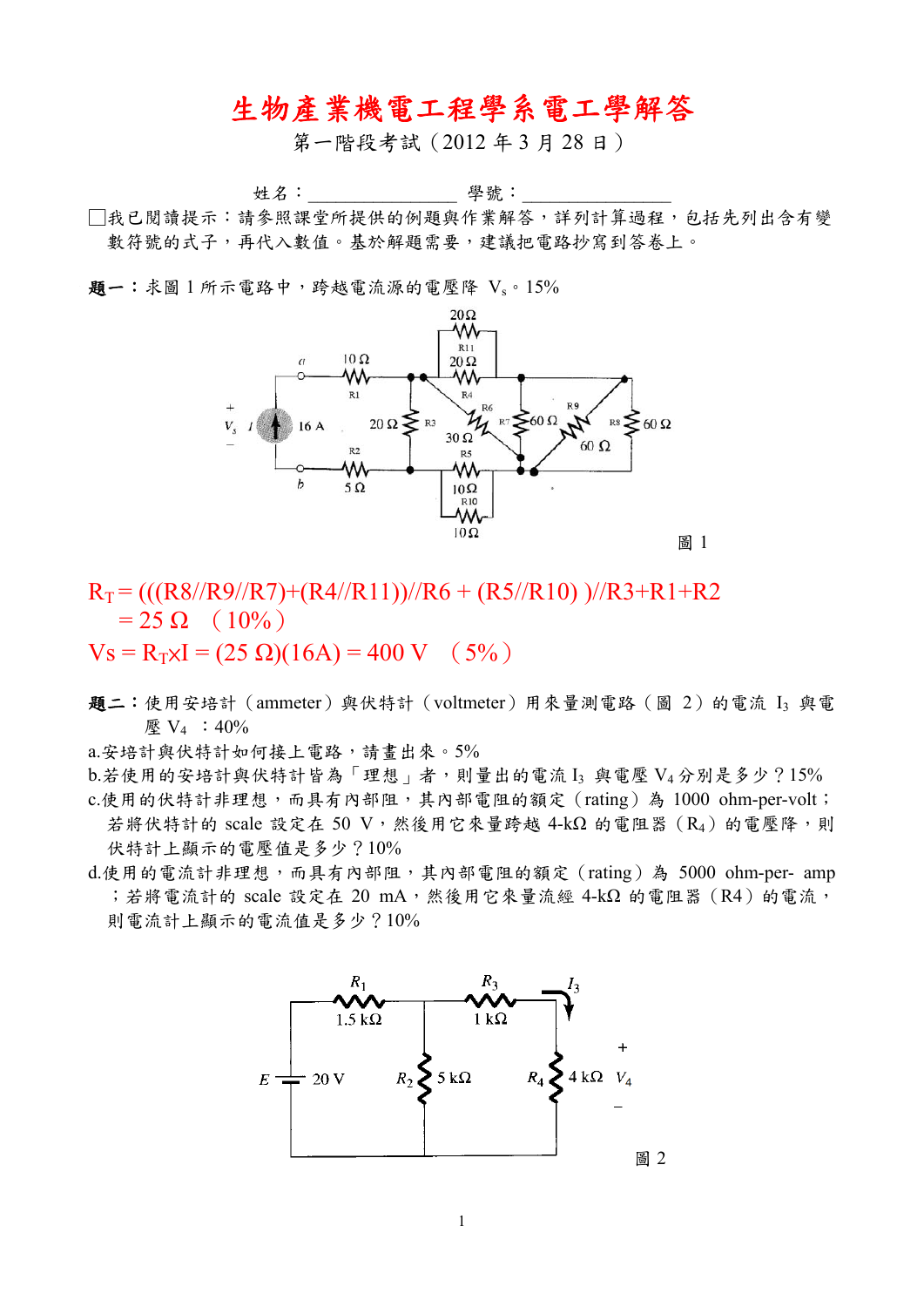## **a. 5%** (每一題 **2.5%**)



## **b. 15%** (**ammeter** 與 **voltmeter** 皆為理想)

先求  $R_T$ ,再求  $I_1$ ,最後求  $I_3$ 5mA 4k 20V R  $R_T = ((R_4 + R_3) // R_2) + R_1 = 4k\Omega$   $I_1 = \frac{E}{R_1}$  $T_{\text{T}} = ((R_4 + R_3) / R_2) + R_1 = 4k\Omega$   $I_1 = \frac{E}{R_{\text{T}}} = \frac{20 \text{ V}}{4k\Omega} = 5 \text{ mA}$ 2.5mA  $V_4 = I_3 \times R_4 = 10V$  $I_3 = I_1 \times \frac{R_2}{R_2 + R_3 + R_4} = 2.5 \text{mA}$   $V_4 = I_3 \times R_4$  $2 + N_3 + N_4$  $V_3 = I_1 \times \frac{R_2}{R_2 + R_3 + R_4} = 2.5 \text{ mA}$   $V_4 = I_3 \times R_4 = 10V$ 

## **c. 10%** (**voltmeter** 有內部電阻 **RV**)



The ohm-per-volt rating of voltmeter is 1000Ω/V,若把伏特計的 scale 設定於 50V,則伏特計 的內部電阻 RV為 50kΩ

 $R_4$ '= $R_4$ // $R_v$ =4k $\Omega$ //50k $\Omega$ =3.704k $\Omega$ 先求 $R_T$ ,再求 $I_1$ ,最後求 $I_3$ 5.097mA 3.924k 20V R  $R_T = ((R'_4 + R_3) // R_2) + R_1 = 3.924 k\Omega$   $I_1 = \frac{E}{R_1}$  $T_{\text{T}} = ((R'_{4} + R_{3}) / R_{2}) + R_{1} = 3.924 \text{k}\Omega$   $I_{1} = \frac{E}{R_{\text{T}}} = \frac{20 \text{ V}}{3.924 \text{k}\Omega} = 5.097 \text{ mA}$ 

**然後,利用 current divider rule** 

2.626mA  $R'_{4}+R_{3}+R$  $I_3 = I_1 \times \frac{R}{R}$  $4 + 13 + 12$  $V_3 = I_1 \times \frac{R_2}{R_4 + R_3 + R_2} = 2.626 \text{ mA}$   $V_4 = I_3 \times R_4 = I_3 \times \frac{R_4 \times R_V}{R_4 + R_V} = 9.73 \text{ V}$  $V_4 = I_3 \times R_4 = I_3 \times \frac{R_4 \times R_3}{R_3}$  $4 + W_V$  $X_4 = I_3 \times R_4 = I_3 \times \frac{R_4 \times R_V}{R_4 + R_V}$ **d. 10%** (**ammeter** 有內部電阻 **RV**)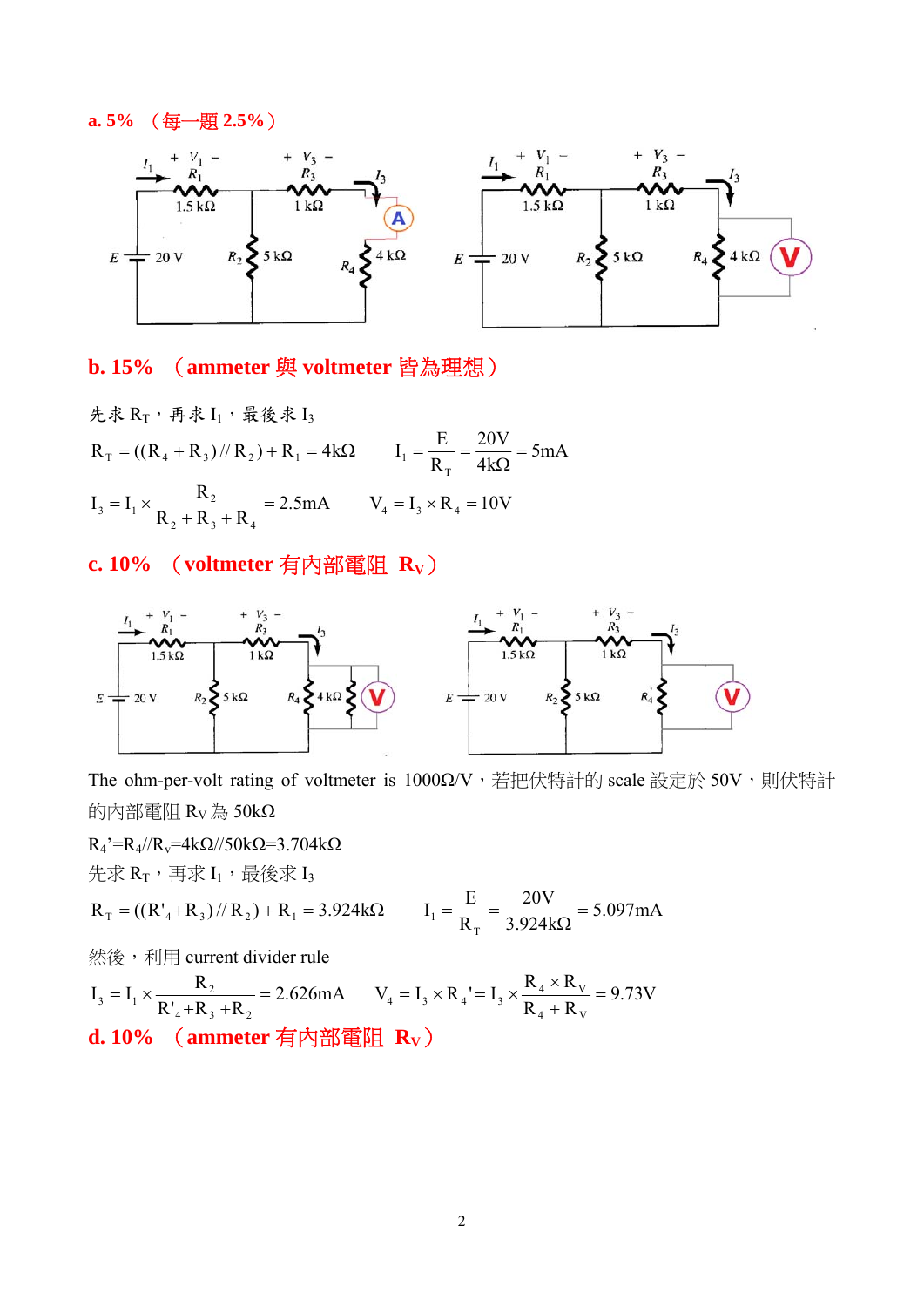

The ohm-per-amp rating of ammeter is 5000Ω/A, 若把電流計的 scale 設定於 20 mA,則電流計 的內部電阻 Ra 為 100Ω;

先求 $R_T$ ,再求 $I_1$ ,最後求 $I_3$ 4.969mA 4.025k 20V R  $R_T = ((R_4 + R_3 + R_3) / (R_2) + R_1 = 4.025k\Omega$   $I_1 = \frac{E}{R_1}$  $T_{\text{T}} = ((R_4 + R_4 + R_3) / R_2) + R_1 = 4.025 \text{k}\Omega$   $I_1 = \frac{E}{R_{\text{T}}} = \frac{20 \text{ V}}{4.025 \text{k}\Omega} = 4.969 \text{ mA}$ **然後,利用 current divider rule** 

2.46mA  $R_{a} + R_{3} + R$  $I_3 = I_1 \times \frac{R}{R}$  $a$   $\top$   $\mathbf{R}_3$   $\top$  $\mathbf{R}_2$  $_3 = I_1 \times \frac{R_2}{R_3 + R_3 + R_2} =$ 

題三:A 12-V supply has an internal resistance of 0.05Ω. An applied load of 1Ω draws the fullload current from the supply. What is the percent voltage regulation of the supply? 10%

$$
V_{FL} = \frac{E}{R_s + R_L} \times R_L = \frac{12V}{0.05\Omega + 1\Omega} \times 1\Omega = 11.429V
$$
  
\n
$$
V_{NL} = 12V
$$
  
\n
$$
VR = \frac{V_{NL} - V_{FL}}{V_{FL}} \times 100\% = 5\%
$$

題四:利用 mesh current method 求出電路 (圖4)中的  $I_1$ 與  $I_2$  (請利用課堂所介紹的程序, 逐步寫出方程式,並解出方程式。) 20%

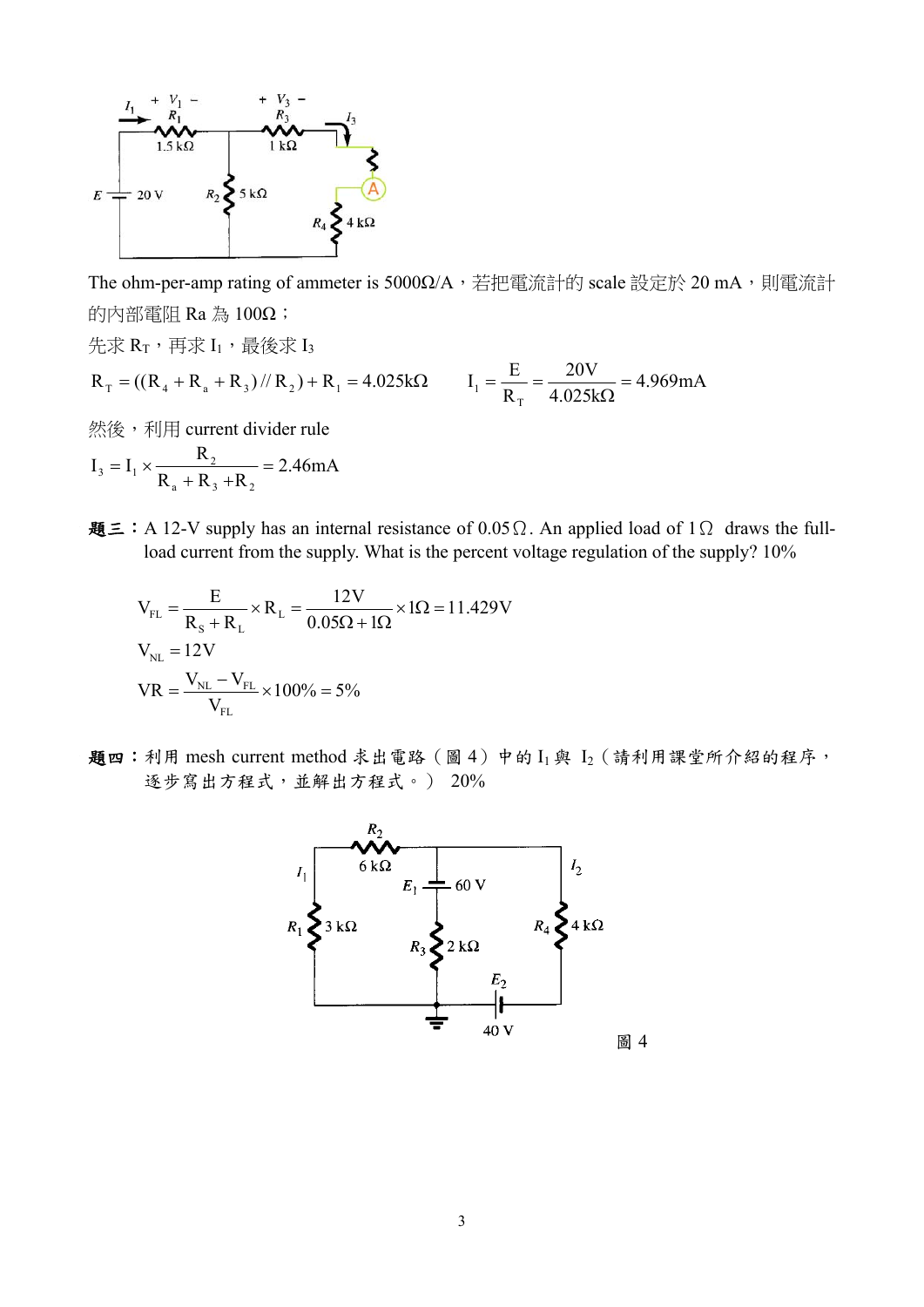**STEP 1.** 決定 mesh 數量、劃出 mesh current 並標示環繞 mesh 上的元件極性(正負) **STEP 2.** 寫出 mesh equations  $-(I_2 - I_1)R_3 - E_1 - I_2R_4 + E_2 = 0$ Mesh#2  $-I_1R_1-I_1R_2+E_1-(I_1-I_2)R_3=0$ Mesh#1 **STEP 3.** 整理 mesh equations  $-I_1R_3 + I_2(R_3 + R_4) = E_2 - E_1$  $I_1(R_1 + R_2 + R_3) - I_2R_3 = E_1$ 



**STEP 4.** 代入數值

 $-2kI_1 + 6kI_2 = -20$  $11kI_1 - 2kI_2 = 60$ 

**STEP 5.** 解方程式

$$
I_1 = \frac{\begin{vmatrix} 60 & -2k \\ -20 & 6k \end{vmatrix}}{\begin{vmatrix} 11k & -2k \\ -2k & 6k \end{vmatrix}} = 5.161 \text{ mA} \qquad I_2 = \frac{\begin{vmatrix} 11k & 60 \\ -2k & -20 \end{vmatrix}}{\begin{vmatrix} 11k & -2k \\ -2k & 6k \end{vmatrix}} = -1.613 \text{ mA}
$$

題五:利用 nodal voltage method 寫出電路(圖 5)的 nodal equations(請利用課堂所介紹的 程序,逐步寫出方程式,不用解。) 15%



STEP 1. 決定 node 數量、劃出 nodal voltage 並標示進出 node 的電流方向(branch)